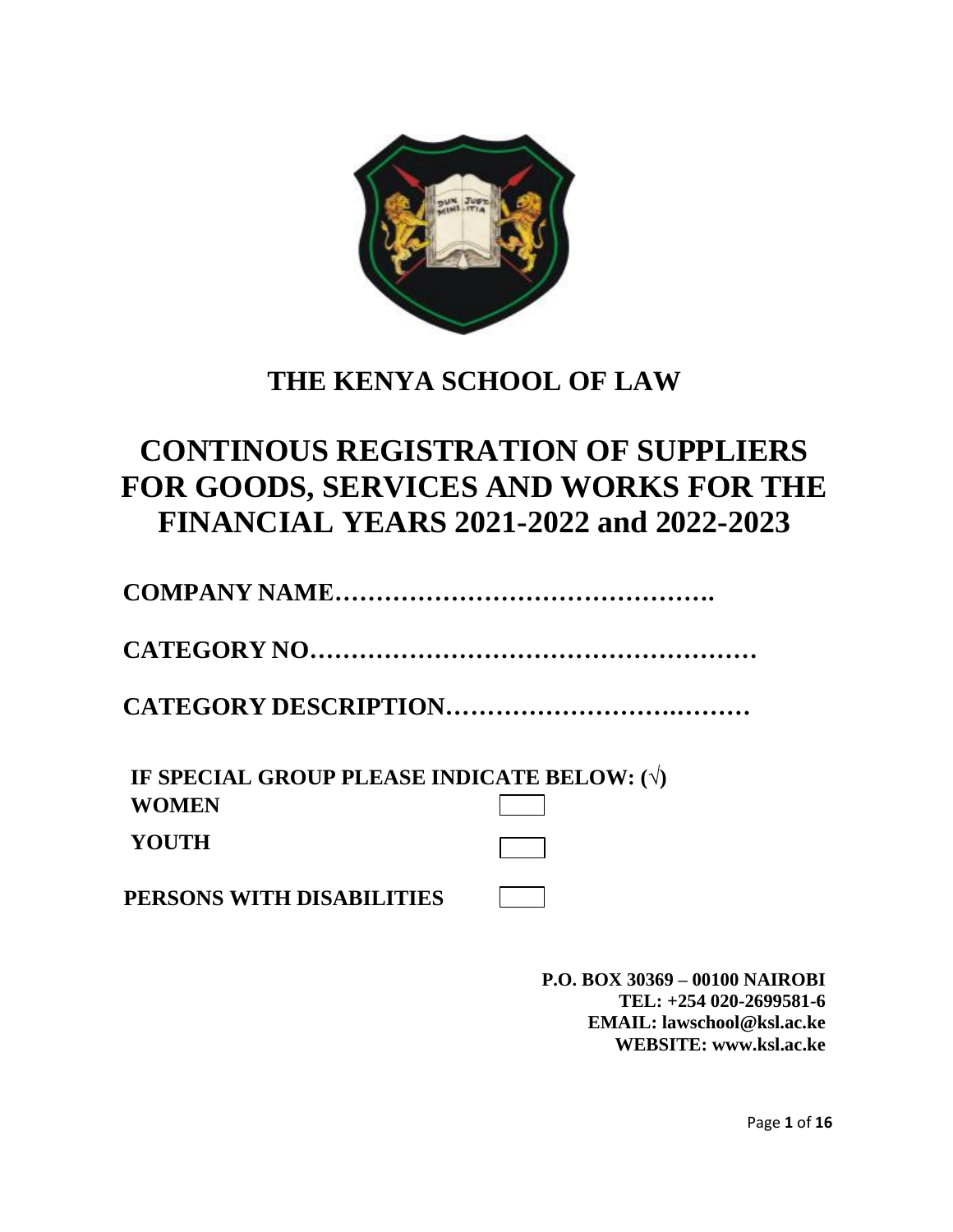## BUSINESS QUESTIONNAIRE

## **I. BUSINESS DETAILS**

#### **FORM I- CONFIDENTIAL REGISTRATION BUSINESS QUESTIONNAIRE**

| $\mathbf 1$    | Name of Firm:                                                                                                   |                         |
|----------------|-----------------------------------------------------------------------------------------------------------------|-------------------------|
| $\overline{c}$ | <b>Postal Address</b>                                                                                           |                         |
| 3              | Telephone Office:<br>Mobile:                                                                                    | Name of Contact Person: |
| 4              | E-mail:                                                                                                         | Website:                |
| 5.             | Exact Physical Location street, building:                                                                       |                         |
| 6.             | Legal Status (partnership/sole proprietor /Ltd. Company)                                                        |                         |
| 7.             | Company Reg. Certificate No:/Registration of Business Name (Attach<br>Copy) Year of Incorporation/Registration: |                         |
| 8.             | PIN Certificate No:<br>(Attach Copy)                                                                            |                         |
| 9.             | Valid Tax Compliance Cert./Vat Exemption<br>Cert. (Attach Copy)                                                 |                         |
| 10.            | Current trade license (Attach Copy)                                                                             |                         |
| 11.            | Nature of business                                                                                              |                         |
| 12.            | Maximum Value of Business which you can handle at a time Kshs:                                                  |                         |
| 13.            | Name of your<br><b>Bankers: Branch:</b>                                                                         |                         |
| 14.            | Your trade terms (mode or payment- cash or credit credit period<br>allowed                                      |                         |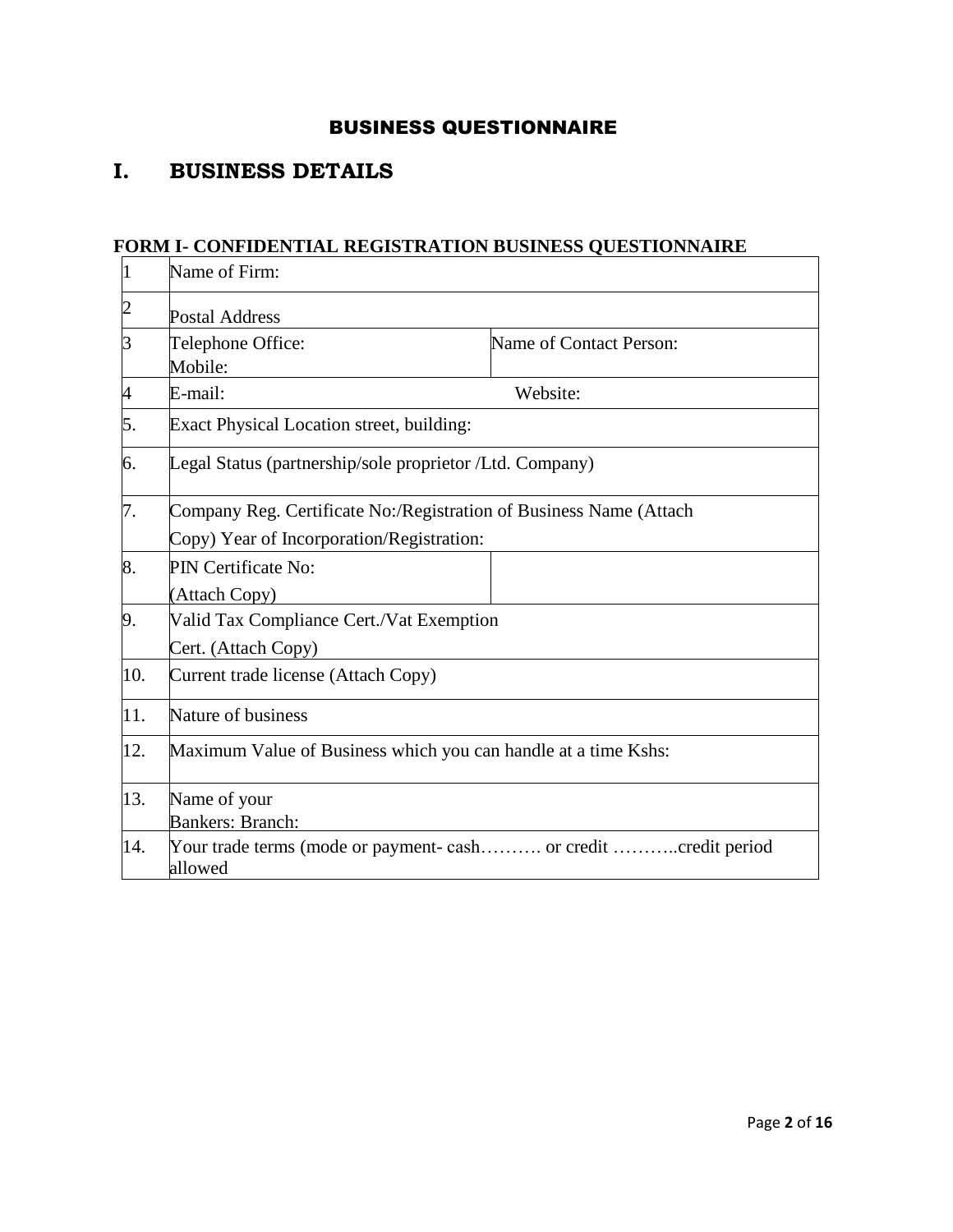## **FORM II - DETAILS OF DIRECTOR/PARTNERS**

|   | <b>Names</b> | <b>Nationality</b> | <b><i>V</i></b> of Shares |
|---|--------------|--------------------|---------------------------|
|   |              |                    |                           |
| 2 |              |                    |                           |
| P |              |                    |                           |
| 4 |              |                    |                           |
| 5 |              |                    |                           |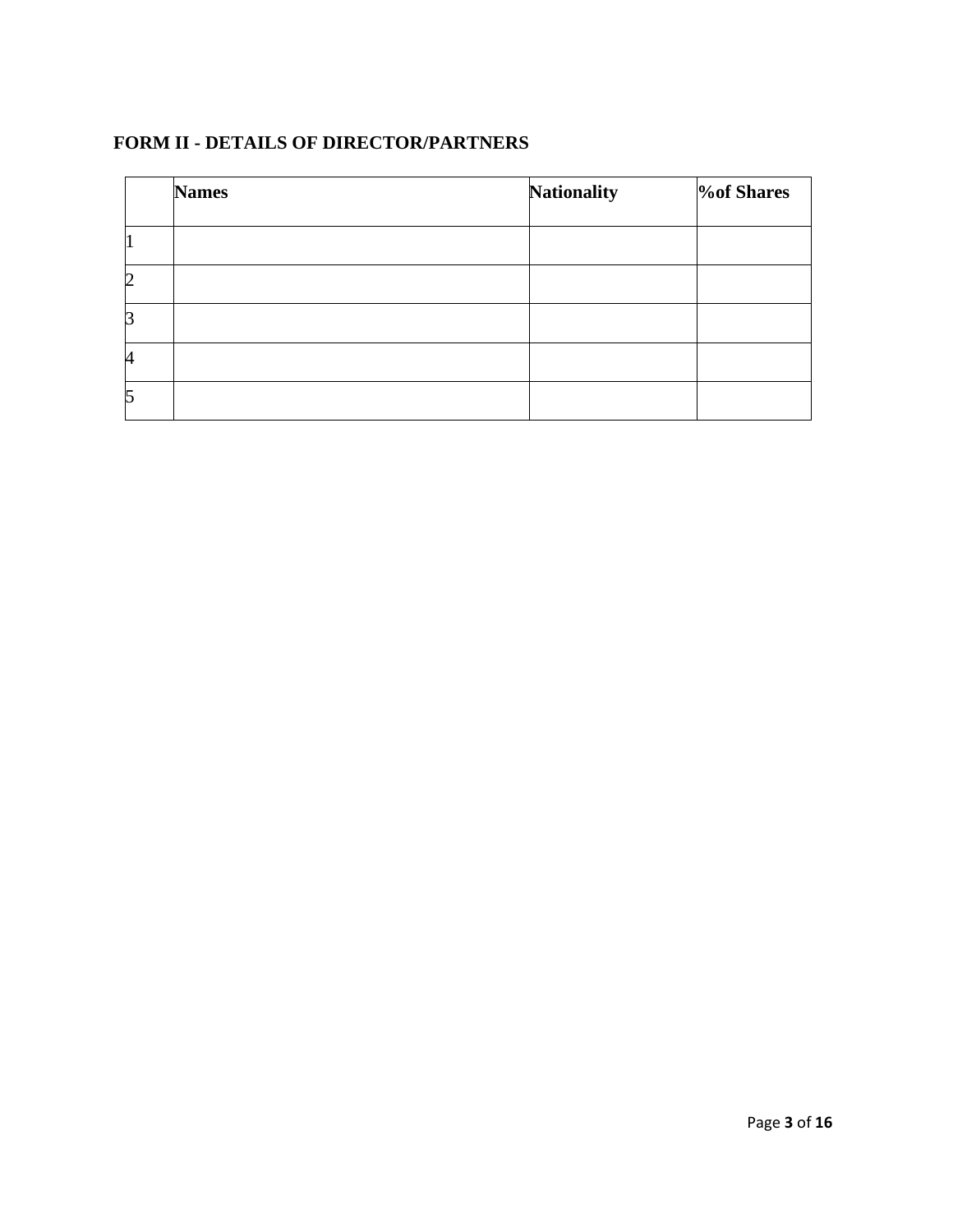## **FORM III - CAPABILITY AND COMPETENCE TO DELIVER GOODS OR SERVICES**

| 1. What products/services do you want to be considered to                                                                                                                                                                                                    |
|--------------------------------------------------------------------------------------------------------------------------------------------------------------------------------------------------------------------------------------------------------------|
| 2. How many employees do you haveHow many are permanent<br>3. Which quality standards certification have you attained in the last two years?<br>(Attach copies)<br>4. Are you a manufacturer/wholesaler/retailer/other?                                      |
| 5. To what extent is your firm /company electronically-enabled with your clients and<br>suppliers and how do you intend to carry out business with Kenya School of Law?                                                                                      |
| 6. What is your average response time to a request for quotation/ proposal?                                                                                                                                                                                  |
| 7. What is your average response to delivery of goods/services                                                                                                                                                                                               |
| 8. Have you at any one time been requested to quote for the supply of goods or services and<br>failed to return the quotation without assigning reason for your action?                                                                                      |
| 9. If you are a current or previous supplier of goods and services to Kenya School of Law<br>have you at any one time been issued with an LPO and failed to supply goods within the<br>agreed time or supplied inferior goods not within the specifications? |
| 10. State if the company is a subject of bankruptcy proceedings, in receivership, administrative<br>any other form of liquidation as defined by the<br>receivership, or<br>applicable                                                                        |
| 11. Must confirm that the firm, its servants or agents have not offered and shall not offer inducements                                                                                                                                                      |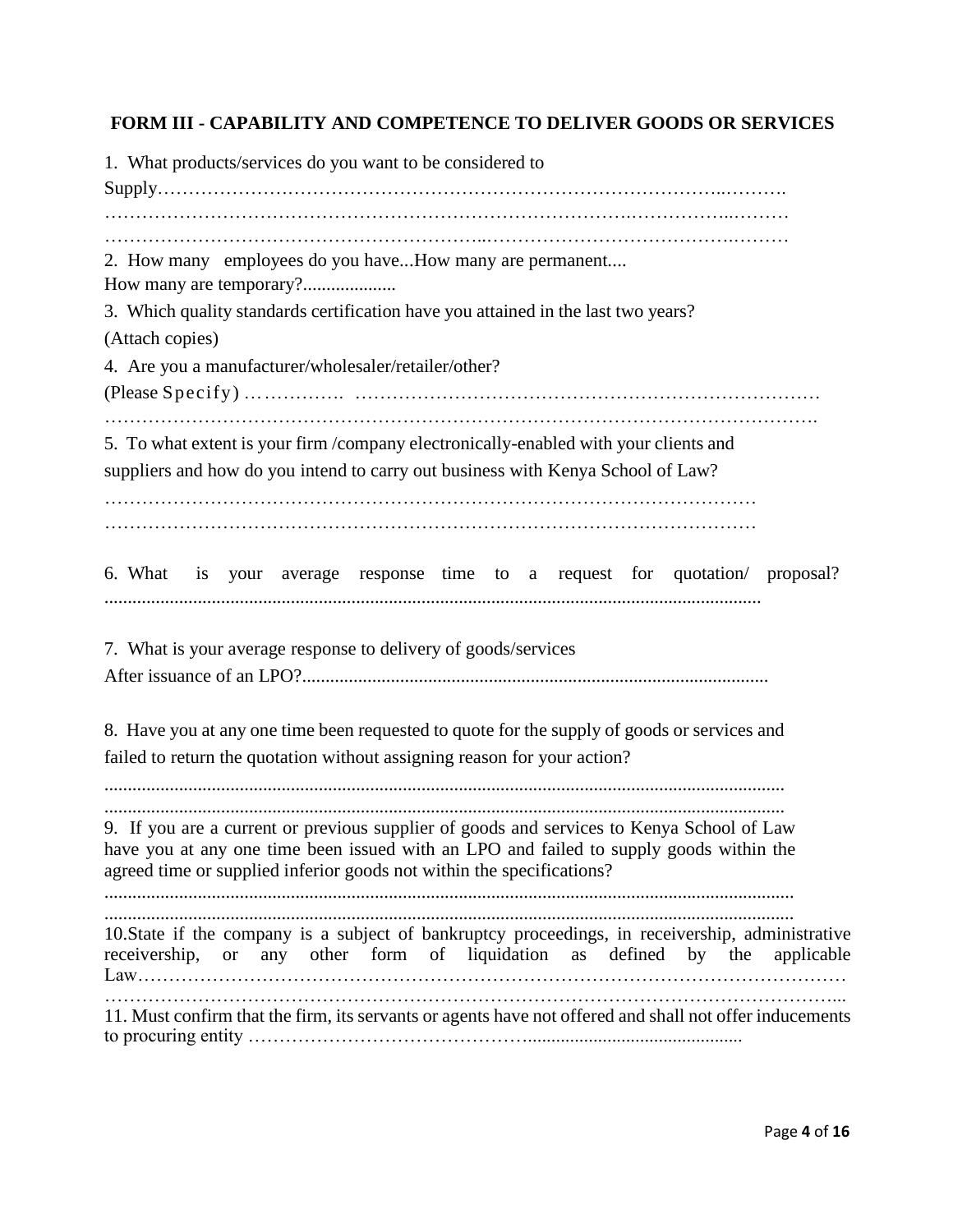### **FORM IV - EXPERIENCE**

## **Applicant's three (3) reputable clients in the last three (3) years**

Applicants attach proof of experience relevant to the category they choose to apply for by attaching any of the following documents:

- 1. Copies of LPOs
- 2. Letters of Award
- 3. Completion certificates
- 4. Contract documents etc.

Note:

#### **New applicants would also be considered**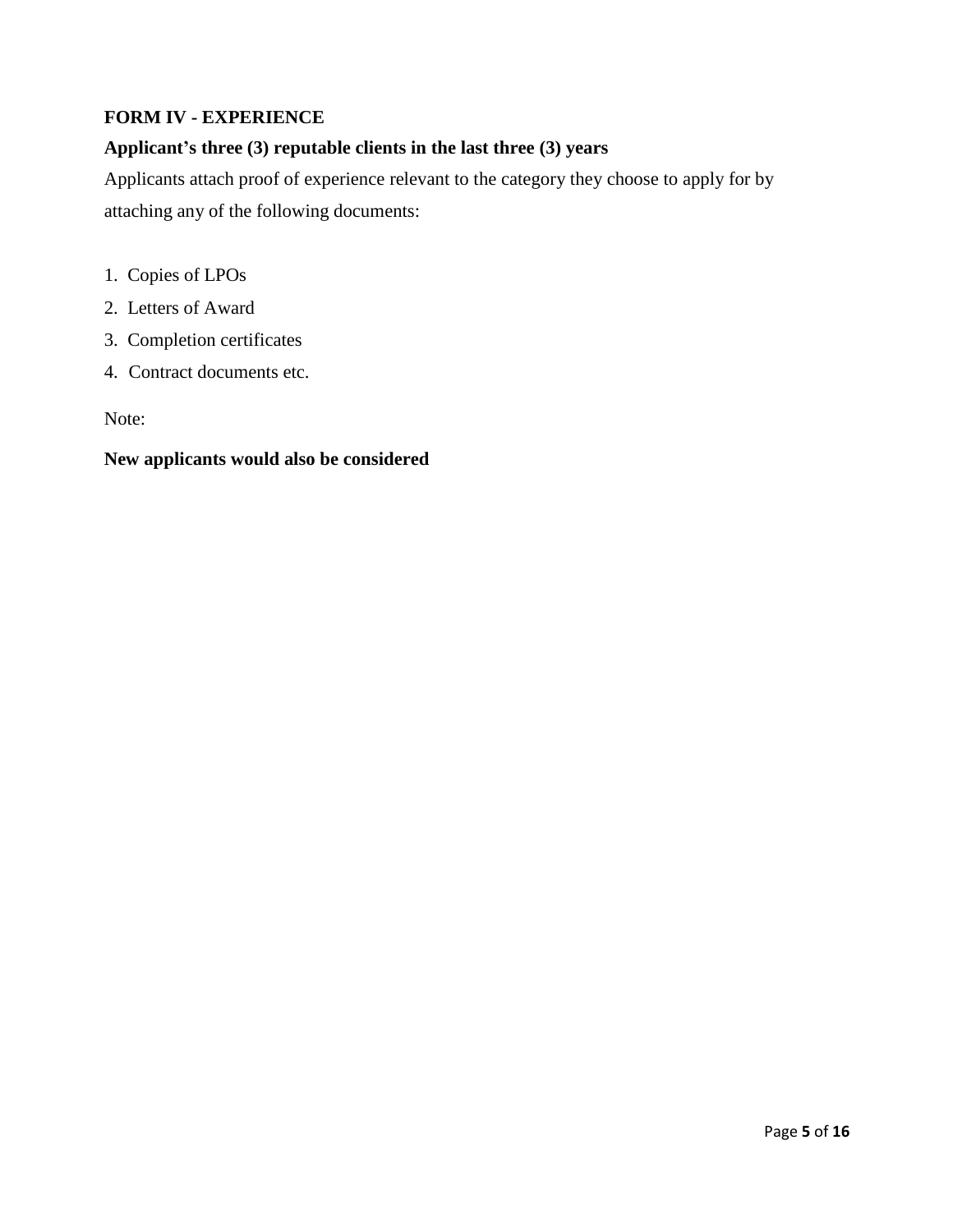## **FORM V - ELIGIBILITY & LITIGATION HISTORY**

1. Is the firm making this application or any of its directors been debarred or suspended from participating in public procurement by the Public Procurement Regulatory Authority or related public bodies?

................................................................................................................................. .................................................................................................................................

2. Have you or your principals been subject of legal proceedings for insolvency, bankruptcy, receivership or your business activities suspended for related reasons?...........(If yes, you must present legal documentary evidence that you are cleared and your business is now solvent).

3. Applicants, including each of the partners, should provide information of any history of litigation or arbitration resulting from contracts executed in the last five years or currently under execution in the table below.

| Year | <b>Award FOR or</b><br><b>AGAINST Applicant</b> | Name of Client, cause of<br>litigation, and matter in<br>dispute | <b>Disputed amount</b> |
|------|-------------------------------------------------|------------------------------------------------------------------|------------------------|
|      |                                                 |                                                                  |                        |
|      |                                                 |                                                                  |                        |
|      |                                                 |                                                                  |                        |
|      |                                                 |                                                                  |                        |
|      |                                                 |                                                                  |                        |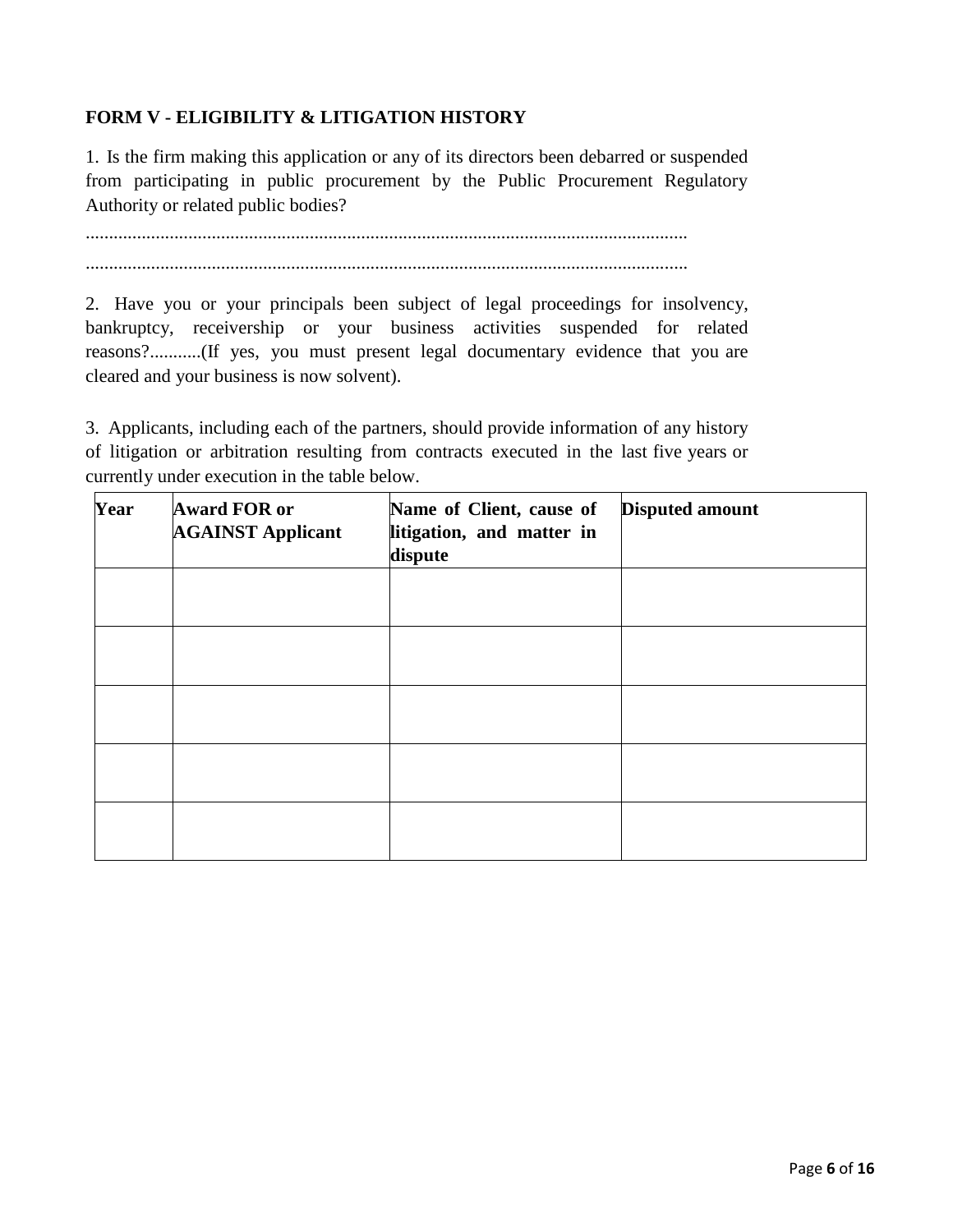## **SECTION VII - EVALUATION CRITERIA**

The Kenya School of Law will examine the tenders to determine completeness, general orderliness and sufficiency in responsiveness.

The points given to evaluation criteria are as per the following evaluation criteria matrixes below:

#### **EVALUATION CRITERIA 1 – For AGPO Registered Special Groups (Youth, Women & PWD Only)**

| A              | <b>MANDATORY REQUIREMENTS</b>                                                 | <b>COMPLIANCE</b><br>(YES/NO) |
|----------------|-------------------------------------------------------------------------------|-------------------------------|
| A1             | Valid Certificate of Incorporation/Business Registration                      |                               |
|                | (Attach copy)                                                                 |                               |
| ${\bf A2}$     | Personal Identification Number (PIN) certificate for the                      |                               |
|                | group/enterprise as obtained free of charge from the KRA portal (Attach copy) |                               |
| $\mathbf{A}3$  | Certificate of registration of youth, women & PWD owned enterprises issued    |                               |
|                | by the National Treasury/Other (Attach copy)                                  |                               |
| $\mathbf{A}$ 4 | Current/Valid Tax Compliance Certificate for the group/enterprise as obtained |                               |
|                | free of charge from the KRA portal (Attach copy)                              |                               |

#### **EVALUATION CRITERIA II – General Public**

The method of evaluation will be Merit Point System

The criteria of evaluation and the points to be awarded on each criterion will be as follows:

| B.                        | <b>MANDATORY REQUIREMENTS</b>                                                             | <b>COMPLIANCE</b> |
|---------------------------|-------------------------------------------------------------------------------------------|-------------------|
|                           |                                                                                           | (YES/NO)          |
| B1                        | Valid Certificate of Incorporation/Business Registration (Attach copy)                    | YES/NO            |
|                           | Personal Identification Number(PIN) certificate (Attach                                   | YES/NO            |
| B <sub>2</sub>            | copy) Valid Tax Compliance Certificate (Attach copy)                                      | YES/NO            |
| B <sub>3</sub>            | Current Business Permit/License (Attach copy)                                             | YES/NO            |
| B <sub>4</sub>            | Physical location of business premises (See business                                      | YES/NO            |
| B <sub>5</sub>            | questionnaire) Fulfillment of Special condition relevant to the                           | YES/NO            |
|                           | category applied for                                                                      |                   |
| $\overline{\mathbf{C}}$ . | <b>GENERAL REQUIREMENTS</b>                                                               |                   |
| $\overline{C1}$ .         | <b>Supplier Availability:</b>                                                             | 10                |
|                           | <b>Postal Address</b><br>(2)<br>- Telephone Number (2)                                    |                   |
|                           | Fax Number<br>(2)<br>- Website<br>(2)                                                     |                   |
|                           | <b>Email Address</b><br>(2)                                                               |                   |
| C2.                       | <b>Business Ownership:</b>                                                                | 10                |
|                           | Company/Business Profile                                                                  |                   |
|                           | -Disclosure of Directors/Partners /Sole Proprietor                                        |                   |
| C3.                       | <b>Financial Capability:</b>                                                              | 20                |
|                           | Audited Accounts for the last 2 years.                                                    |                   |
| C4.                       | <b>Financial Stability</b> – Evidence of profit making in the attached 2 years<br>audited | 10                |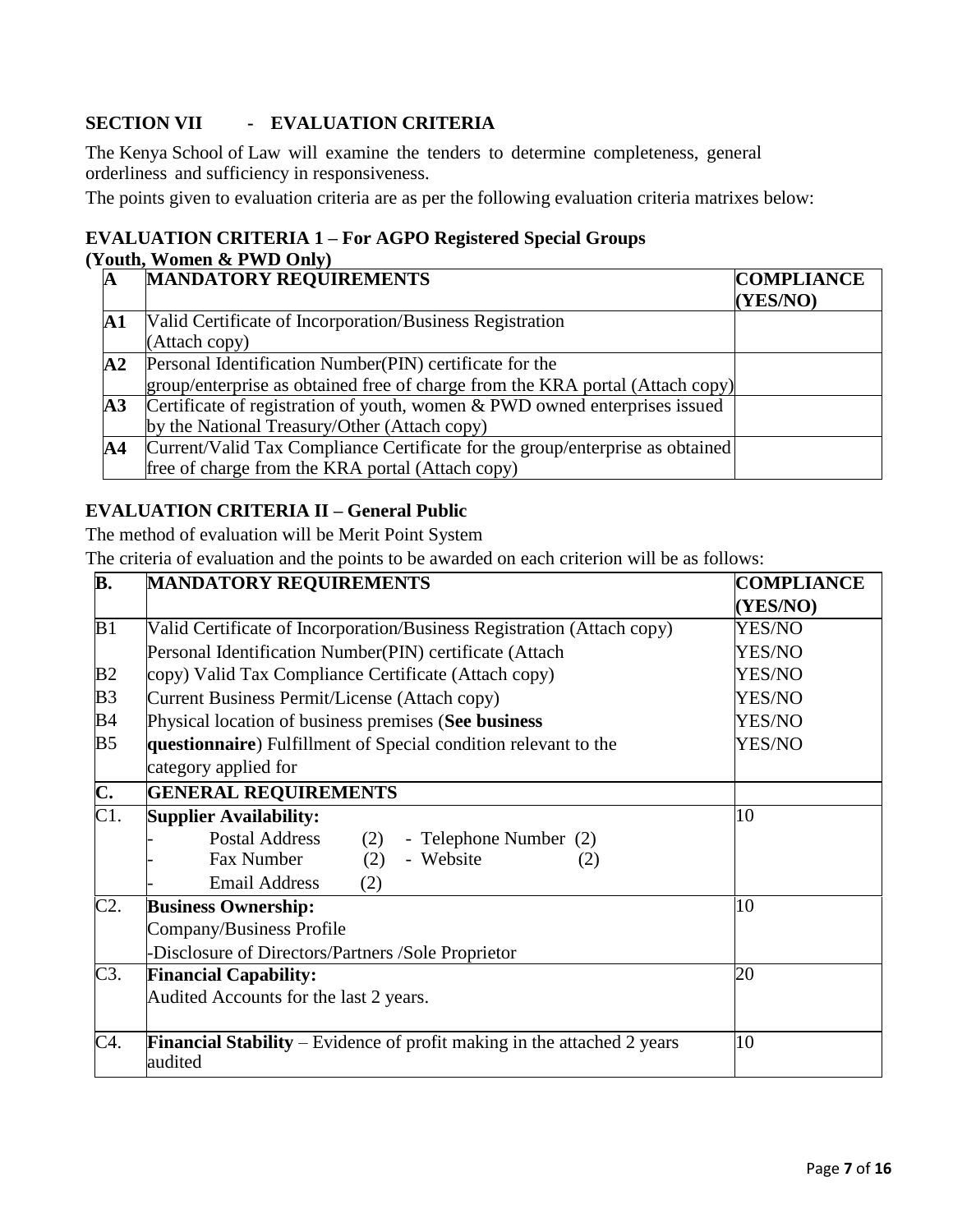| C <sub>5</sub> | <b>Experience:</b>                                                  | 20 |
|----------------|---------------------------------------------------------------------|----|
|                | Indicate having undertaken similar assignment with at least 3 firms |    |
|                | <b>Attach Proof: copies of LPOs, Letters of Award, Completion</b>   |    |
|                | <b>Certificates, Contracts</b> )                                    |    |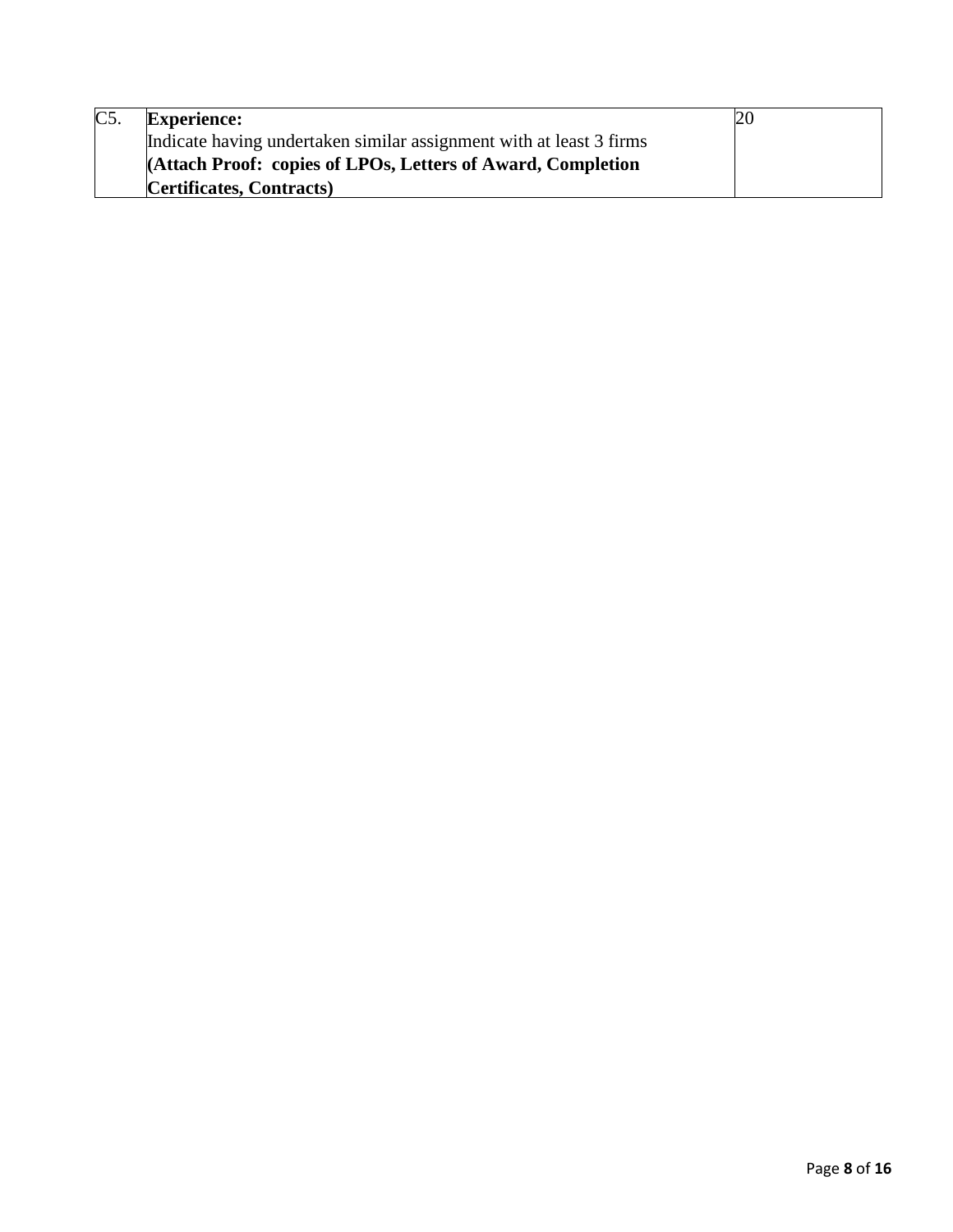| C6  | <b>Supply Capacity:</b>                                    | 12  |
|-----|------------------------------------------------------------|-----|
|     | Maximum Volume of Business handled in the (last two years) |     |
|     | - 2 Million and above (12)                                 |     |
|     | $-1.5 - 2$ Million<br>(9)                                  |     |
|     | $-1 - 1.5$ Million<br>(6)                                  |     |
|     | $-0.5-1$ Million<br>(3)                                    |     |
| C7. | <b>Credit Period:</b>                                      | 12  |
|     | Indicate Credit Period willing to offer                    |     |
|     | 90 Days<br>(12)                                            |     |
|     | 60 Days<br>(9)                                             |     |
|     | 30 Days<br>(6)                                             |     |
|     | Less than 30 days $(3)$                                    |     |
| C8  | Eligibility $\&$ Disclosure of litigation history          |     |
|     | <b>TOTAL</b>                                               | 100 |

**NB:** Bidders must meet all the mandatory requirements to qualify.

## **THE PASS MARK FOR REGISTRATION SHALL BE 70%**

*(The Technical Evaluation Team will verify the information submitted by applicants and may visit the physical premises of the applicants. This will form part of the evaluation process).*

#### **Declaration (For the Tenderer only)**

(The tenderer is expected to state categorically whether he/she will/will not accept to be evaluated on the above criteria)

#### **Q. Will you accept your bid to be evaluated based on the above criteria and abide by them**

**during the entire period of the tender?** *(Tick appropriately below)*

| N <sub>0</sub> | Yes |
|----------------|-----|
|                |     |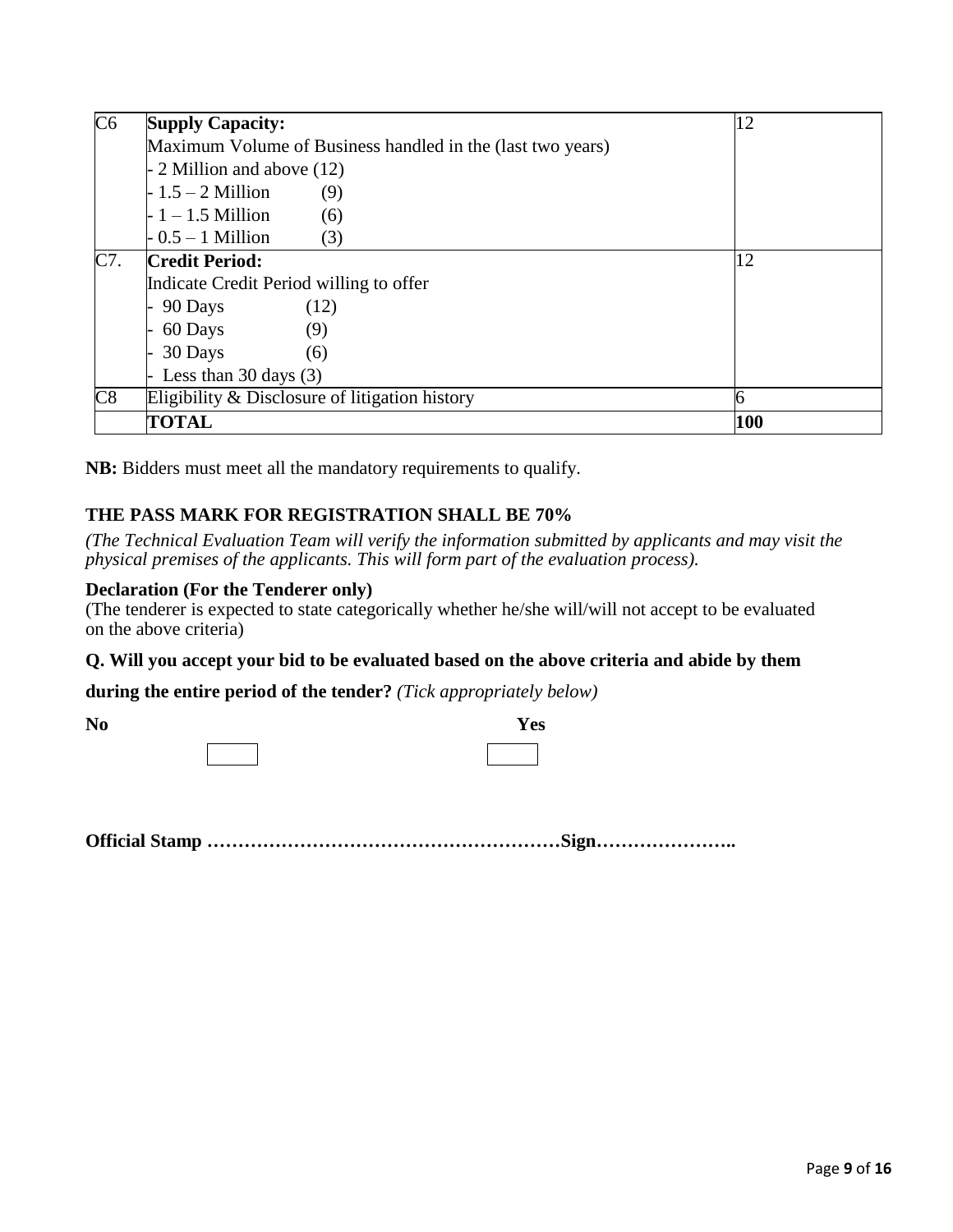## **For Official Use Only**

*(The Team Leader of Evaluation Team will make comments below based on the findings about the tenderer)* --------------------------------------------------------------------------------------------------------------------- --------------------------------------------------------------------------------------------------------------------- ------------------------------------------------------------------------------------------ **Accept the Firm Reject the Firm Sign ………………………………………………………Date ……………**

**Approved /Not Approved**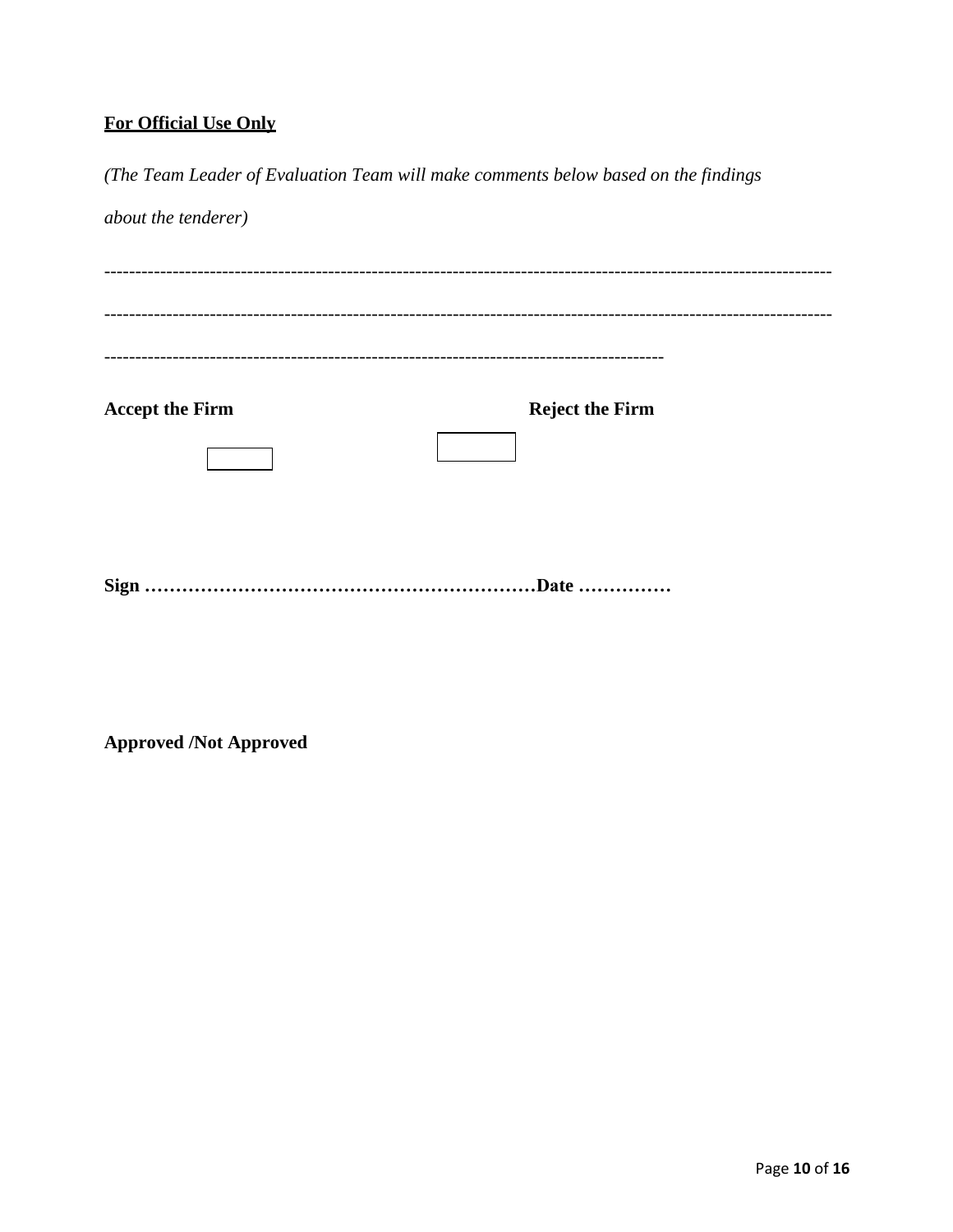### **SECTION VIII- DECLARATIONS**

#### **DECLARATION ON CONFLICT OF INTEREST**

For the purpose of transparency and fair dealing, all vendors shall make full disclosure of any existing business relationship with any Kenya School of Law employee.

Do you have a relationship with any Kenya School of Law employee that would cause conflict of interest?

............................................................................................................ ............................................................................................................

| behalf of |  |
|-----------|--|
|           |  |

……………………………………………………………………………….

(company/firm) that all the information furnished Kenya School of Law in connection with this registration is true and accurate in all material respect. Kenya School of Law is hereby authorized to make such inquiries to the said information including with the firm's/company's clients and bankers as it may deem necessary without prior notice to the firm/company.

**Information submitted by………………………………………………… …**

**Title ………………………………………………………………………….** 

**Signature…………………………………………………………………….** 

**Stamp……………………………………………………………………….**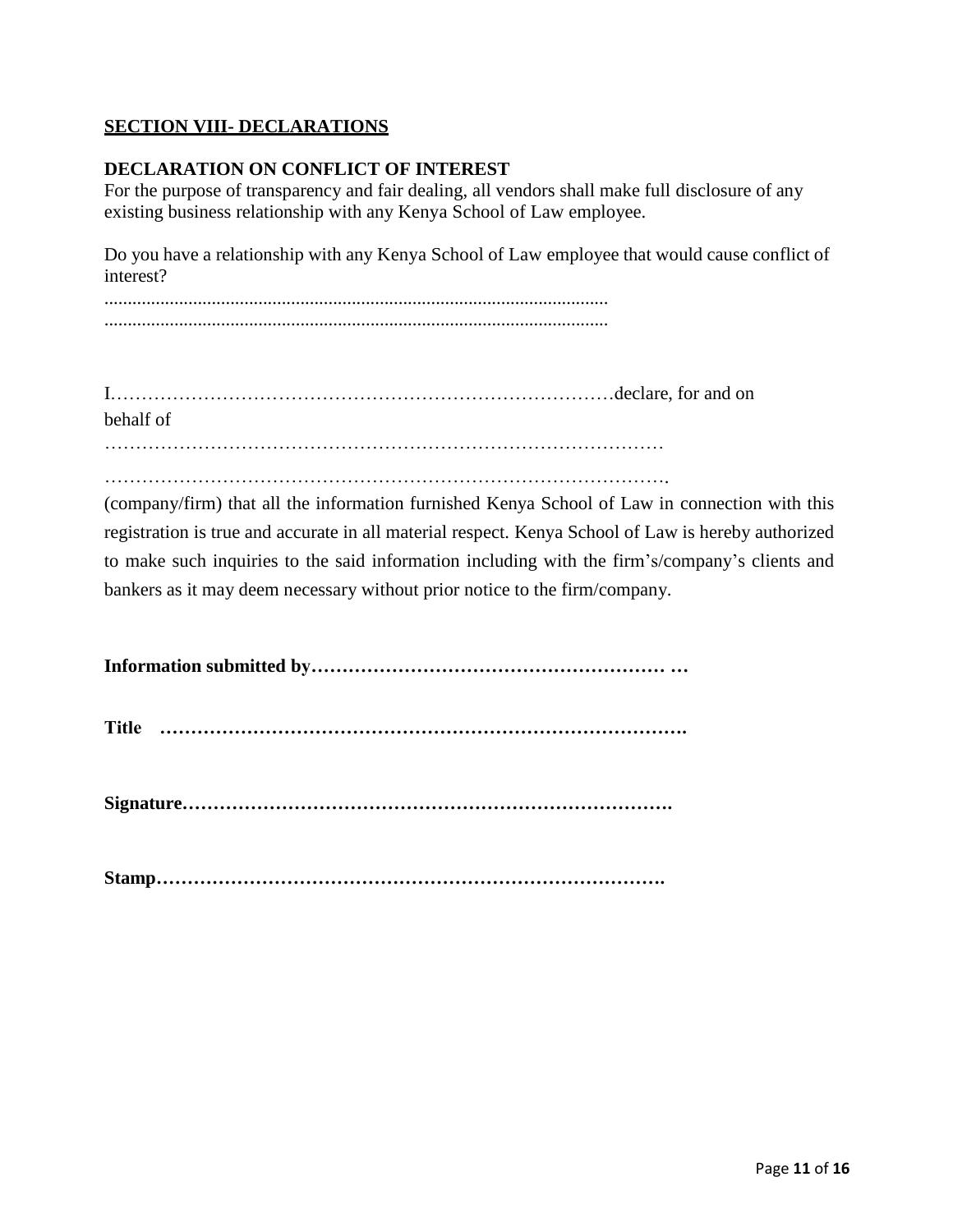#### **SWORN STATEMENT**

Having studied the Registration information for the above project we/I hereby state:

a. The information furnished in our application is accurate to the best of our knowledge.

b. That in case of being Registered we acknowledge that this grants us the right to participate in due time in the submission of a tender or quotation on the basis of provisions in the tender or quotation documents to follow.

c. When the call for Tenders/Quotations is issued the legal technical or financial conditions or the contractual capacity of the firm changes we come ourselves to inform you and acknowledge your right to review the registration made.

d. We enclose all the required documents and information required for the Registration evaluation.

e. We also accept liability/penalty arising from Misleading or incorrect Information/Documentation submitted and on the basis of which the Procurement Entity Unknowing relies on it to register our Firm/Company. We are aware that Kenya School of Law is at liberty to Institute legal proceedings as stipulated in the Public Procurement laws and Regulations.

f. We understand that the information submitted for registration will be subjected to verification and this may include visit of our business premises by a team of officers from the Kenya School of Law.

| designation of the person signing and stamp or seal) |  |
|------------------------------------------------------|--|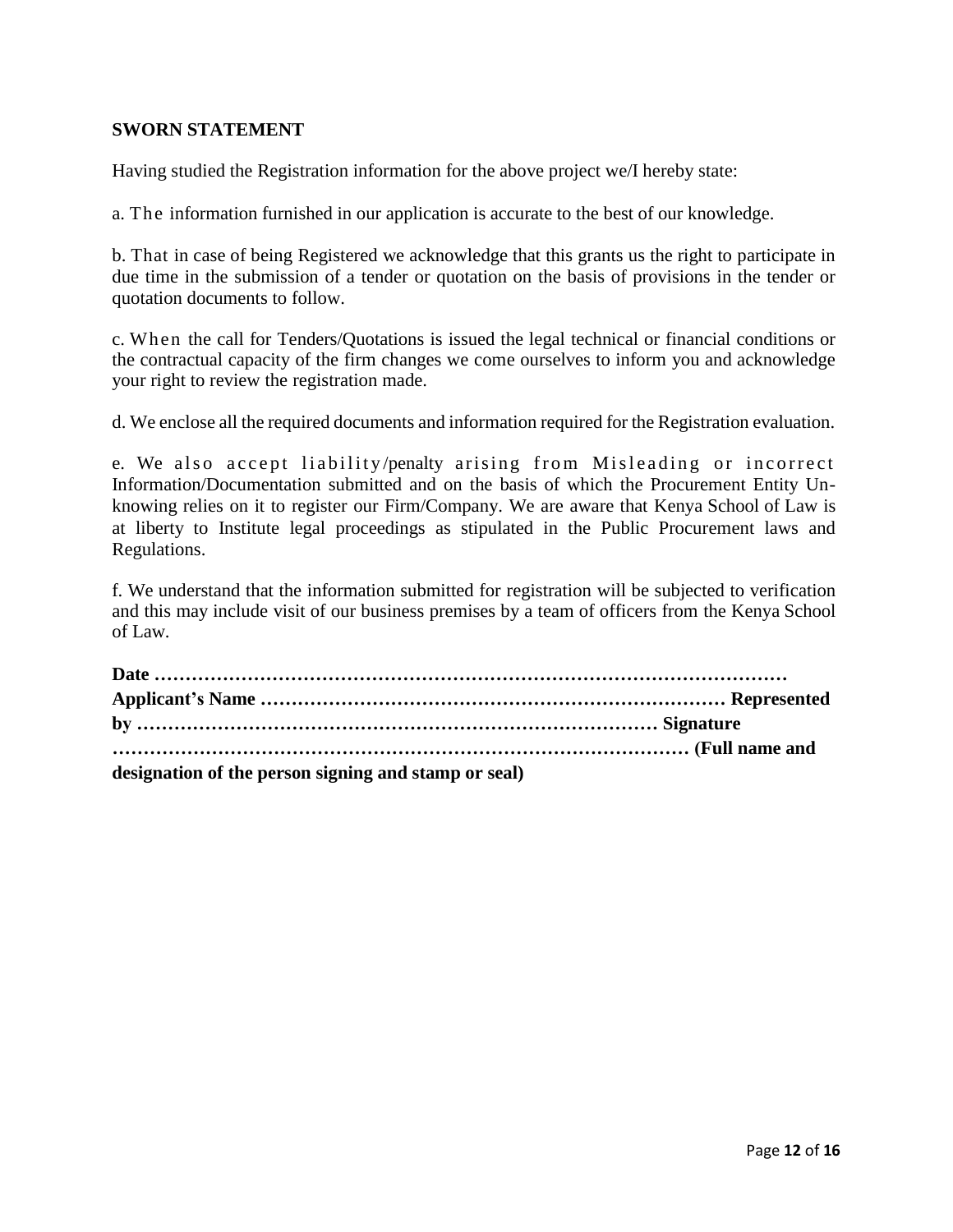## **CATEGORY A: SUPPLY OF GOODS**

| Number             | Description                                                                                                          | Eligibility            |
|--------------------|----------------------------------------------------------------------------------------------------------------------|------------------------|
| KSL/01/2021-2023   | Supply and delivery of Perishable Foodstuffs; Fresh<br>Vegetables and fruits                                         | <b>Reserved Groups</b> |
| KSL/02/2021-2023   | Supply and delivery of Dry<br>Foodstuff                                                                              | <b>Reserved Groups</b> |
| KSL/03/2021-2023   | Supply and delivery of Milk and Dairy Products                                                                       | <b>Reserved Groups</b> |
| KSL/04/2021-2023   | Supply and delivery of Meat<br>Products, Eggs, Fish and Chicken                                                      | <b>Reserved Groups</b> |
| KSL/05/2021-2023   | Supply and delivery of LPG Gas                                                                                       | Open                   |
| KSL/06/2021-2023   | Supply and delivery of Soft Drinks<br>18.9L bottled water &500ml Bottled Mineral Water                               | Open                   |
| KSL/07/2021-2023   | Supply of water(10,000 litres bowser)                                                                                | Open                   |
| KSL/08/2021-2023   | Supply and delivery of hospitality equipment i.e.<br>cutlery, crockery and kitchen appliances                        | Open                   |
| KSL/09/2021 - 2023 | Supply and delivery of photocopiers, printers,<br>Projectors and related ICT equipment                               | Open                   |
| KSL/10/2021 - 2023 | Supply, delivery and maintenance of ICT Equipment<br>(computers, printers, pads and related<br>equipment/accessories | Open                   |
| KSL/11/2021-2023   | Supply and delivery of motor vehicle tyres, tubes and<br>batteries                                                   | Open                   |
| KSL/12/2021 - 2023 | Supply and delivery of assorted hardware materials                                                                   | Open                   |
| KSL/13/2021 - 2023 | Supply and delivery of electrical Items and fittings                                                                 | Open                   |
| KSL/14/2021 - 2023 | Supply and delivery of Office and Student Furniture                                                                  | Open                   |
| KSL/15/2021-2023   | Printing and publication of newsletters, brochures,<br>diaries & calendars, examination Booklets, & branding         | Reserved Groups        |
| KSL/16/2021 - 2023 | Supply and delivery of General Office Stationery and<br>computer consumables                                         | <b>Reserved Groups</b> |
| KSL/17/2021-2023   | Supply of airtime                                                                                                    | <b>Reserved Groups</b> |
| KSL/18/2021 - 2023 | Supply and delivery of Staff Uniform, Curtains,<br>Protective Clothing, Footwear & bed linen                         | Reserved Groups        |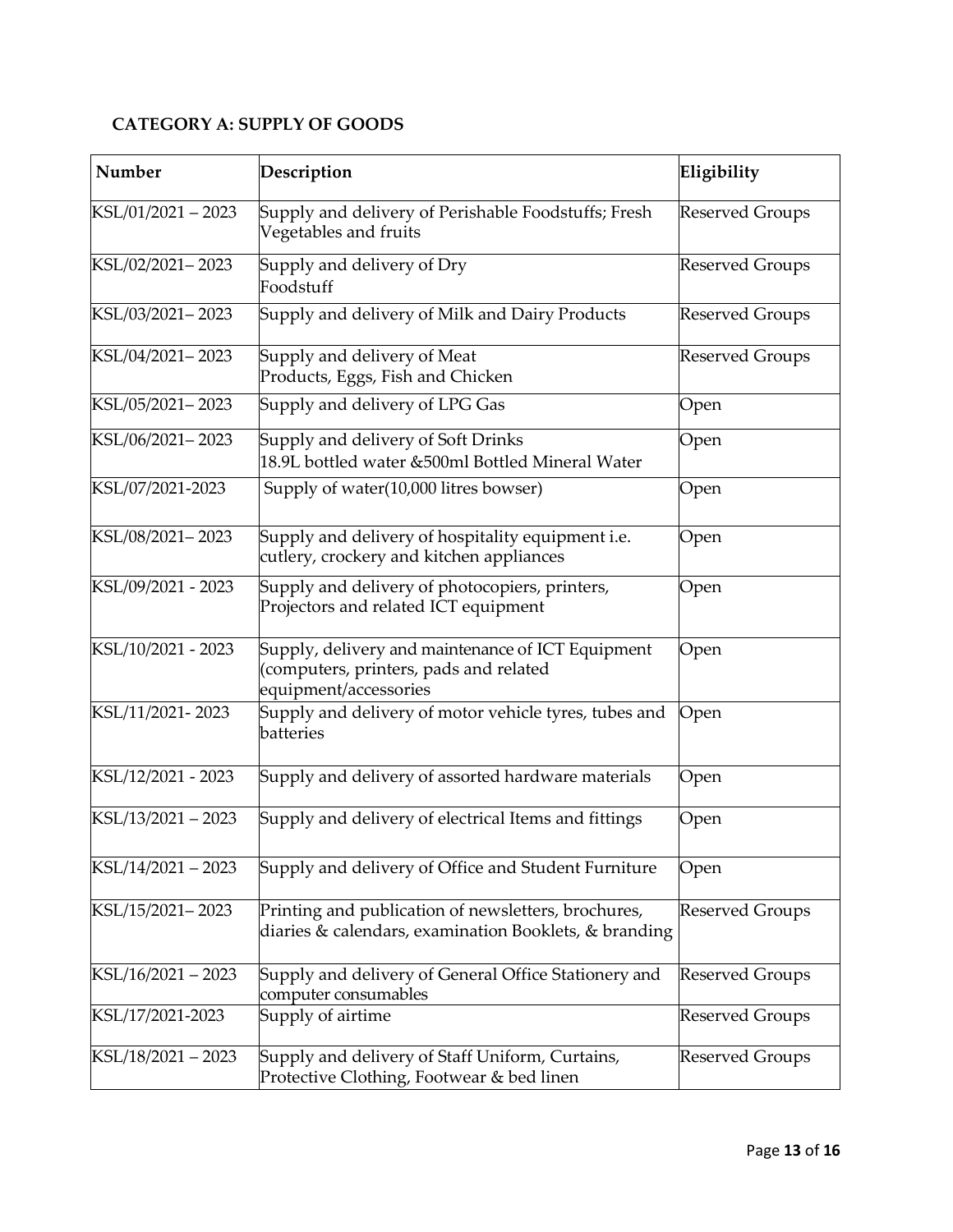| KSL/19/2021 - 2023 | Supply, Delivery, Installation, Commissioning &<br>Maintenance of Telecommunication equipment, PABX Open<br>Systems and related equipment |                        |
|--------------------|-------------------------------------------------------------------------------------------------------------------------------------------|------------------------|
| KSL/20/2021-2023   | Supply and delivery of Toners and Cartridges                                                                                              | <b>Reserved Groups</b> |
| KSL/21/2021-2023   | Supply and delivery of Cleaning Materials, Detergents, Reserved Groups<br>Disinfectants & soaps                                           |                        |
| KSL/22/2021-2023   | Supply of swimming pool Chemicals                                                                                                         | Open                   |
| KSL/23/2021-2023   | Supply of laundry detergents                                                                                                              | Open                   |
| KSL/24/2021-2023   | Supply and fittings of office curtains, sheers, blinds and Reserved Groups<br>wall papers                                                 |                        |
| KSL/25/2021-2023   | Supply of electronic and Telecommunication<br>equipment(camera, TVs, Telephone heads and mobile<br>phones etc.                            | Open                   |
| KSL/26/2021-2023   | Supply and installation of solar works                                                                                                    | Open                   |
| KSL/027/2021-2023  | Supply and installation of software                                                                                                       | Open                   |
|                    | <b>CATEGORY B: PROVISION OF SERVICES</b>                                                                                                  |                        |
| KSL/28/2021-2023   | Provision of Legal Services<br>Valid membership of Professional Body (LSK)                                                                | Open                   |
| KSL/29/2021-2023   | Hire of Tents (including Dome Tents), Chairs, Tables,<br>Public Address Systems, decorations and related items                            | <b>Reserved Groups</b> |
| KSL/30/2021-2023   | Repair and servicing of Refrigerators, Freezers, Gas &<br>other Related Items                                                             | Open                   |
| KSL/31/2021 - 2023 | Repair & Maintenance of Motor Vehicles                                                                                                    | Open                   |
| KSL/32/2021-2023   | Provision of Air Travel Services<br>IATA registered firms only                                                                            | <b>Reserved Groups</b> |
| KSL/33/2021-2023   | Provision of graphic design and printing services                                                                                         | Open                   |
| KSL/34/2021-2023   | Provision of Pest Control and Fumigation Services                                                                                         | <b>Reserved Groups</b> |
| KSL/35/2021-2023   | Provision of Insurance Brokerage Services                                                                                                 | Open                   |
| KSL/36/2021-2023   | Repairs and maintenance of office furniture and<br>fittings                                                                               | <b>Reserved Groups</b> |
| KSL/37/2021-2023   | Provision of maintenance services for firefighting<br>equipment                                                                           | Open                   |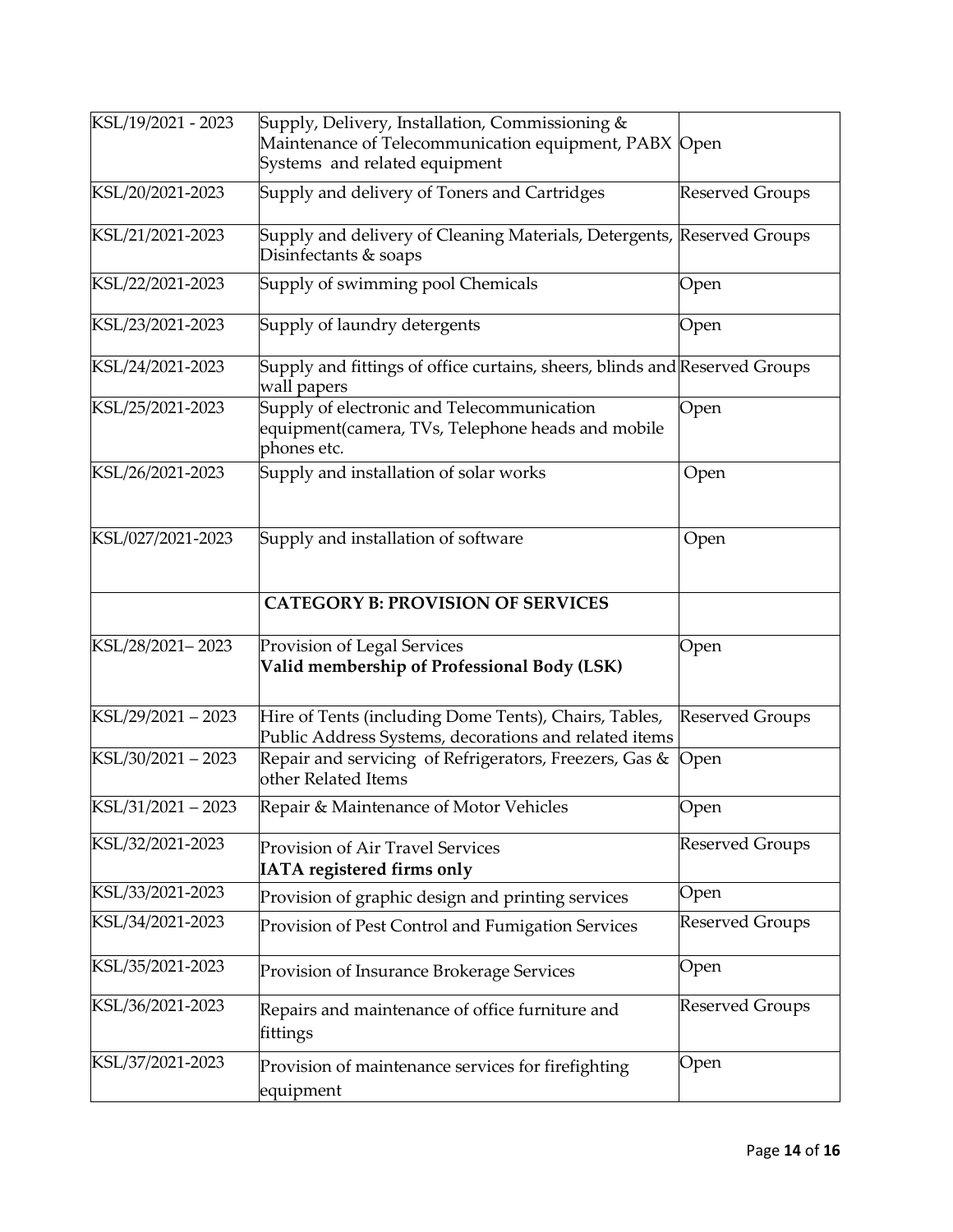| KSL/38/2021-2023  | Provision of repair and maintenance services for<br>backup diesel generators                                                                      | Open           |
|-------------------|---------------------------------------------------------------------------------------------------------------------------------------------------|----------------|
| KSL/39/2021-2023  | Provision of various small works including repair &<br>maintenance of buildings, carpentry, masonry,<br>electrical & plumbing services            | Open           |
| KSL/40/2021-2023  | Provision of auctioneering services registered firms<br>with valid practicing certificate                                                         | Open           |
| KSL/41/2021-2023  | Provision of garbage collection                                                                                                                   | Reserved Group |
| KSL/42/2021-2023  | Provision of sewage exhaustion services                                                                                                           | Open           |
| KSL/43/2021-2023  | Provision of repair and maintenance services for Air<br>conditioning equipment                                                                    | Open           |
| KSL/44/2021-2023  | Provision of maintenance and servicing of borehole<br>services                                                                                    | Open           |
| KSL/45/2021-2023  | Provision of Team building facilitation services                                                                                                  | Open           |
| KSL/46/2021-2023  | Provision of transport services (taxis, buses<br>minibus),                                                                                        | Open           |
| KSL/47/2021-2022  | Provision of plumbing works services                                                                                                              | Reserved Group |
| KSL/48/2021-2022  | Provision of electrical works services                                                                                                            | Open           |
|                   | <b>CATEGORY B: PROVISION OF</b><br><b>CONSULTANCY SERVICES</b>                                                                                    |                |
| KSL/49/2021-2023  | Provision of Human Resource consultancy services,<br>training and capacity building attach valid<br>practicing certificate in area of expertise   | Open           |
| KSL/50/2021-2023  | Provision of consultancy services for ICT, ICT Risk<br>and ICT security audit services                                                            | Open           |
| KSL /51/2021-2023 | Provision of research consultancy services customer<br>satisfaction, employees satisfaction, work survey<br>sevices, corruption perception survey | Open           |
| KSL/052/2021-2023 | Provision for services in<br>marketing, advertising, media, branding, publication<br>and consumer survey                                          | Open           |